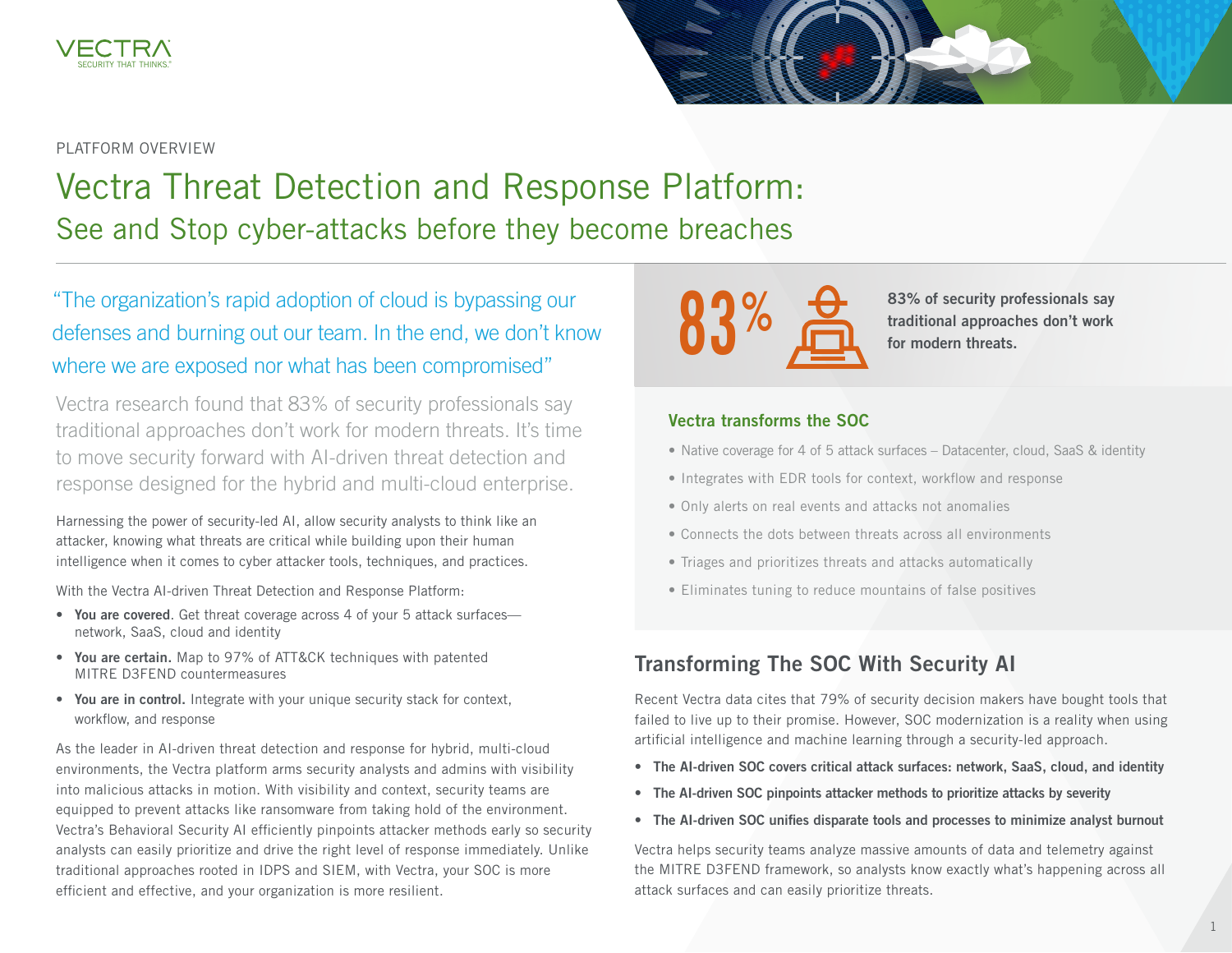

- Upskill SOC & heighten knowledge to "understand" cybersecurity threats and risk
- Automate efforts to identify, validate, prioritize & triage incidents & discern attribution
- Expose relationships between events and surface attacks fast
- Identify relevant events & attacks without noise so detections can be consumed efficiently



Vectra uses machine learning models rooted in deep science along with algorithms that think just like an attacker. By doing so, evolving attacks and threats are accurately detected and prioritized for security teams. This patented approach yields rich metadata and context containing actionable insights that enhance dashboard reporting and alerts, to inform and educate SOC analysts and increase automation.

Whether under-resourced or fully staffed—security teams gain the level of resiliency necessary when operating across today's threat landscape. This includes everyday tasks around forensic investigations and threat hunting to detecting dynamic attack tactics that can lead to supply-chain attacks, lateral movement, C2 establishment, malicious hacks, or identity takeovers. Together with Vectra, organizations can truly optimize operations, providing fast, high-quality attack insight with understanding, increasing automation that augments limited security functions, and reduces human oversight and opportunities for error where it matters most.

Increase security efficacy of existing toolsets



bring real-time, correlated attack detections to the operational intelligence of the Splunk platform

# **vm**ware<sup>®</sup>

## **Carbon Black**

Automate detection of hidden cyberattacks and unify network & endpoint threat context





Boost detections with network-based behavioral analytics to ensure no data is lost

[Click here](https://www.vectra.ai/partners/technology-partners) to see the complete list of Vectra technology partners and gain insight into the value of integrating security-led AI with your existing security toolset.

## Pinpoint Attacker Methods Across An Entire Enterprise

| <b>Enterprise Datacenter</b>                                                                                                        | <b>Cloud Environments</b>                                                                                                                                                      | <b>SaaS Services</b>                                                                                                                            |
|-------------------------------------------------------------------------------------------------------------------------------------|--------------------------------------------------------------------------------------------------------------------------------------------------------------------------------|-------------------------------------------------------------------------------------------------------------------------------------------------|
| Counter attacks hijacking<br>the network and services<br>to move laterally across<br>the data center-without<br>decrypting traffic. | Stop threat<br>actors targeting laaS<br>infrastructure, workloads,<br>cloud-native services,<br>APIs, networks, and those<br>misusing Azure AD to<br>impact federated services | Identify risk and prevent<br>abuse of native M365<br>applications and<br>capabilities like Microsoft<br>Teams, SharePoint and<br>Power Automate |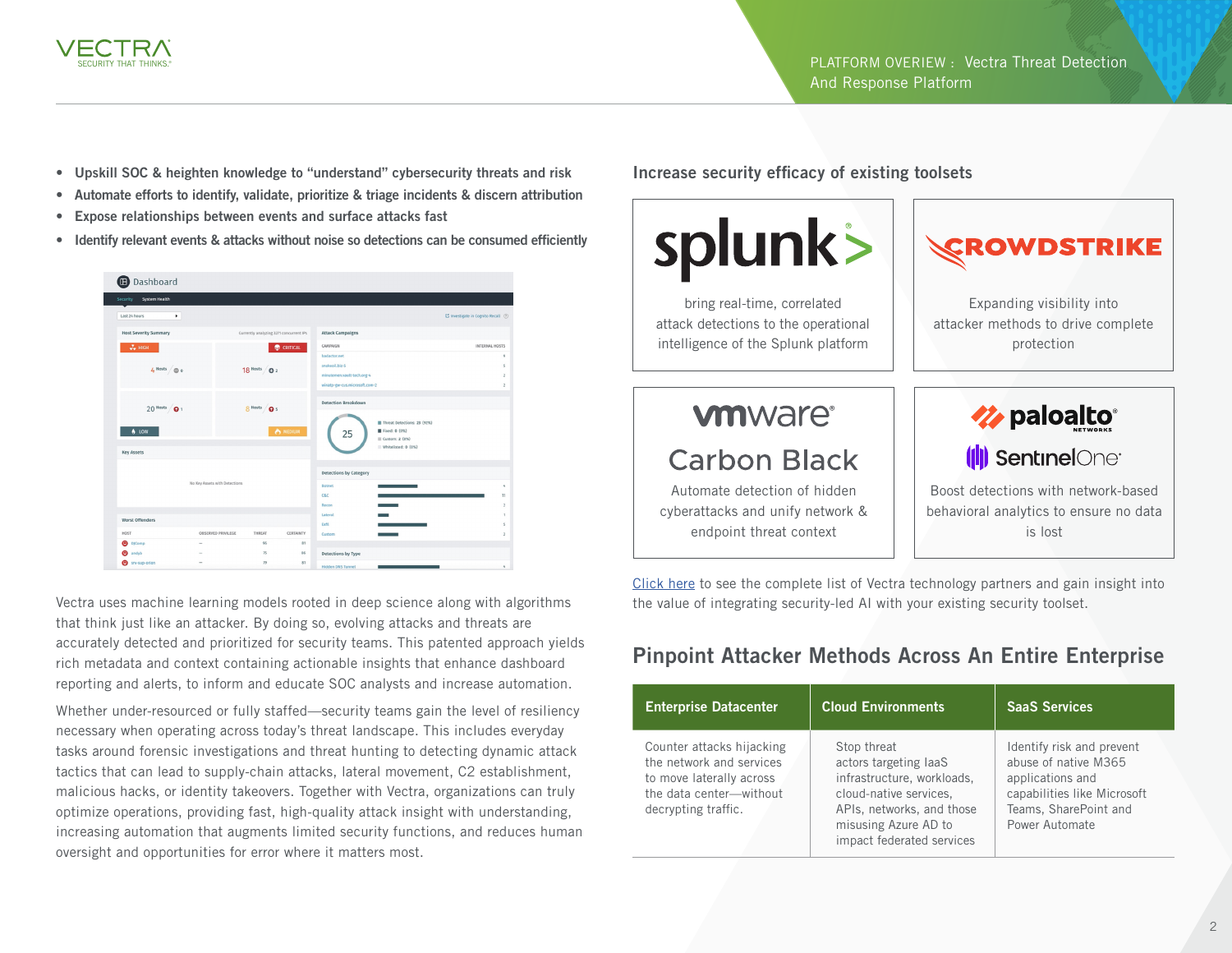

#### How the Vectra platform works



- 1) Extracts telemetry and data from logs, traffic sensors, and API calls
- 2) Captures are analyzed using applied security-led AI, advanced ML algorithms and deep learning with neural networks to hierarchical clustering.
- 3) Attacks detected are attributed to relevant accounts or hosts to prioritize the entities
- 4) Dashboard is updated to provide a unified view of attacks across hybrid and multi-cloud environments.

#### Dashboard Visibility and Threat Knowledge

Vectra ensures visibility across all attack surfaces—data center, cloud, identity or SaaS environments like M365—unifying detection of attempts on data and overcoming blind spots present in other solutions. Upon activation, organizations can confidently observe the full set of actions performed by threat actors in real-time with rich meaningful details indicating the nature of the attack, including attribution and priority levels.

#### Visibility that Simplifies Analyst Effort

- See correlated threat behaviors on a host or account prioritized by severity with a threat-certainty score.
- Prioritize threats and active attacks across hybrid and multi-cloud network accounts, host machines, and IAM users.
- Gather key information to understand root cause, triggers, and business impact in one click without writing queries or jumping to another tool.
- Stop attacks automatically by disabling an offending network host or use integrations with existing security investments.
- Generate reports on specific attacks that highlight attack trends and summarize security posture and compliance.



#### Stop 90% of Mitre ATT&CK methods targeting business-critical services

| <b>Network</b>                                                                                                                              | AWS, Azure, GCP                                                                                                                                                                           | M365 & Azure AD                                                                                                                                                                                                     |
|---------------------------------------------------------------------------------------------------------------------------------------------|-------------------------------------------------------------------------------------------------------------------------------------------------------------------------------------------|---------------------------------------------------------------------------------------------------------------------------------------------------------------------------------------------------------------------|
| • C&C Activity<br>• Malware deposits<br>• Botnet attacks<br>• Recon scanning<br>& sweeping<br>• Lateral Movement<br>• Web injection attacks | • Root and Tor activity<br>• EC2 & S3 Enumeration<br>• Credential access<br>& escalation<br>• Reconnaissance<br>• Lateral movement<br>setup/activity<br>· User, ECR & Lambda<br>hijacking | • Suspicious Access<br>· Sus. Mail, SharePoint,<br>Teams activity<br>• 0365 Misuse,<br>exploitation & hijacking<br>• Unusual Azure AD<br>activity & script use<br>• Exfiltration with Power<br>Automate, eDiscovery |

[Click to learn more about MITRE coverage](https://www.vectra.ai/blogpost/mitre-attack-coverage-vectra-ai-provides-over-90)